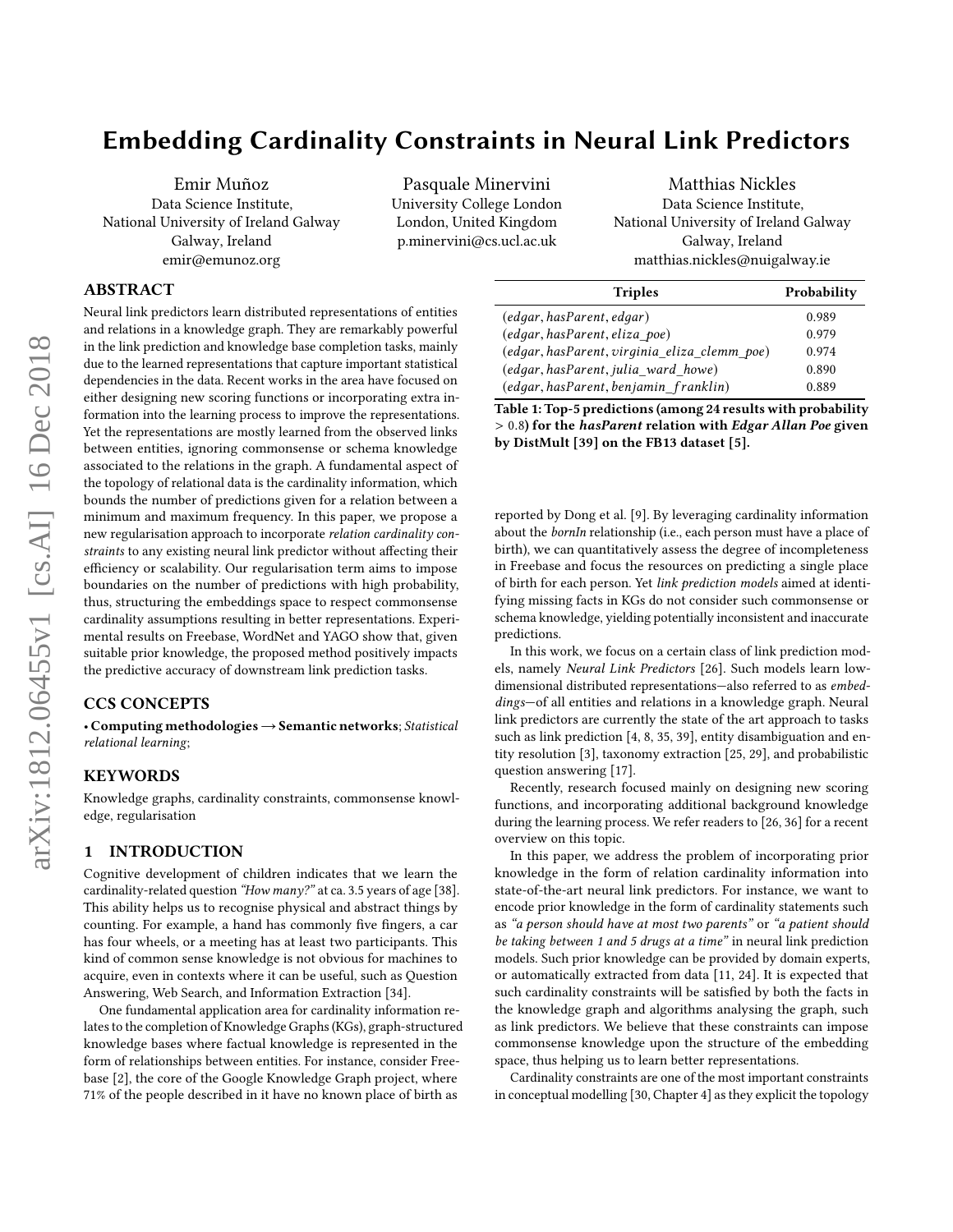of data. However, existing neural link prediction models are not designed to incorporate them for learning better representations and more accurate models.

Example. One may expect that when predicting the parents (represented by relation hasParent) for the entity Edgar Allan Poe, a model will predict at most two parents, preferably Eliza Poe and David Poe Jr. To illustrate this, let us analyse the actual predictions of a state-of-the-art neural link prediction model, DistMult [\[39\]](#page-7-2), using the Freebase FB13 dataset [\[5\]](#page-7-3), containing entities of the Freebase type deceased people and their relations. Table [1](#page-0-0) shows the top-5 predicted parents for Edgar Allan Poe. As we can see, all predictions have a high probability (with 24 entities scored higher than <sup>0</sup>.8), albeit some predictions are incorrect.

Nevertheless, the evaluation results of our example model are positive due to the evaluation protocol of link prediction models based on a ranking metric, where correct predictions (e.g., eliza\_poe) are expected to be ranked higher than incorrect ones (e.g., benjamin franklin).

To address this problem, in this paper we propose an efficient approach for embedding the notion of cardinality in neural link prediction models, without affecting their efficiency and scalability. The proposed approach is based on a novel regularisation term, that constraints the number of predictions for a given relation. Briefly, our idea is to penalise the model when its predictions violate one cardinality constraints, expressed as lower or upper bound on the cardinality of a given relation type. By doing so, the notion of cardinality of a relation will be captured during training, yielding to more accurate link prediction models, that comply with available prior knowledge [\[37\]](#page-7-16), and learn better representations for entities and relations in the knowledge base.

Organisation. The remainder of this paper is organised as follows. First we present the definitions of knowledge graphs and neural link prediction models in Section [2.](#page-1-0) Next we present the concept of relation cardinality constraint for knowledge graphs in Section [3.](#page-1-1) In Section [4,](#page-2-0) we introduce a cardinality regularisation term which allows neural link predictors to leverage available cardinality constraints. We evaluate the application of our regularisation term over different datasets and models in Section [5.](#page-3-0) Section [6](#page-6-2) briefly discusses the existing works in link prediction over knowledge graphs. Finally, Section [7](#page-6-3) concludes this paper.

#### <span id="page-1-0"></span>**BACKGROUND**

We start by introducing the fundamentals of knowledge graphs and neural link predictors.

Definition 1 (Knowledge Graphs). A knowledge graph is a graph representation of a knowledge base. Let  $\mathcal E$  be the set of all entities, and  $R$  the set of all relation types (predicates). We denote by  $G$  a knowledge graph comprising a set of  $(h, r, t)$  facts or triples, where  $h, t$  ∈  $E$  and  $r \in \mathcal{R}$ . We refer to  $h, t$  as *subject* and *object* entities and to r as relation of a triple. Let  $N_e = |\mathcal{E}|$  and  $N_r = |\mathcal{R}|$  be the number of entities and relations, respectively.

The goal of *link prediction* models is to learn a scoring function  $\phi$  that given a triple  $(h, r, t)$  returns its corresponding score,  $\phi(h, r, t) \mapsto \mathbb{R}$ . Such a score can then be used for ranking missing

triples according to the likelihood that the corresponding facts hold true.

Definition 2 (Neural Link Predictors). Neural link prediction models [\[26,](#page-7-5) [36\]](#page-7-12) can be interpreted as neural networks consisting of an encoding layer and a scoring layer. Given a triple  $(h, r, t)$ , the encoding layer maps entities  $h, t \in \mathcal{E}$  to their k-dimensional distributed representations  $e_h$  and  $e_t$ . Then, the scoring layer computes the likeli-<br>hood of the triple based on a relation-dependent function  $\phi$ . Hencehood of the triple based on a relation-dependent function  $\phi_r$ . Henceforth, the scoring function  $\phi$  is defined as  $\phi(h, r, t) = \phi_r(e_h, e_t)$ ,<br>where  $\phi : \mathbb{R}^k \times \mathbb{R}^k \to \mathbb{R}$  as  $e_t \in \mathbb{R}^k$  and  $r \in \mathcal{P}$ where  $\phi_r : \mathbb{R}^k \times \mathbb{R}^k \mapsto \mathbb{R}, \mathbf{e}_h, \mathbf{e}_t \in \mathbb{R}^k$ , and  $r \in \mathcal{R}$ .

A neural link predictor with parameters Θ defines a conditional probability distribution over the truth value of a triple  $(h, r, t)$  [\[26\]](#page-7-5):

<span id="page-1-2"></span>
$$
p(y_{hrt} = 1 | \Theta) = \sigma(\phi_r(\boldsymbol{e}_h, \boldsymbol{e}_t)),
$$
\n(1)

where  $y_{hrt} \in \{0, 1\}$  is the truth label of the triple,  $\Theta = \{e_i\}_{i=1}^{N_e} \cup$  ${r}_{j=1}^{N_r}$  denotes the set of all entity and relation embeddings (the  $j_{j=1}$  denotes the set of all entity and relation embeddings (the parameters  $\Theta$ ),  $\sigma(x) = 1/(1 + \exp(-x))$  is the standard logistic function and  $\phi$ , denotes the model's scoring function (of Toble 2). function, and  $\phi_r$  denotes the model's scoring function (cf. Table [2\)](#page-2-1). Most models consider the k-dimensional embeddings as real-valued where  $e_h$ ,  $e_t$ ,  $r_r \in \mathbb{C}^k$ .<br>A neural link predi  $r_r \in \mathbb{R}^k$ ; however, there are exceptions like ComplEx [\[35\]](#page-7-8),

A neural link prediction model is trained by minimising a loss function defined over a target knowledge graph  $G$ , usually using stochastic gradient descent. Since knowledge graphs only contain positive examples (i.e. facts), a way to provide negative learning examples—motivated by the Local Closed World Assumption (LCWA) [\[9\]](#page-7-4)—is to generate negative examples by corrupting the triples in the graph [\[4,](#page-7-6) [26,](#page-7-5) [31\]](#page-7-17). Given a (positive) triple  $(h, r, t) \in G$ , corrupted triples (negative examples) can be generated by replacing either the subject or object with a random entity sampled uniformly from  $\mathcal{E}$  [\[5\]](#page-7-3). Formally, given a positive example  $(h, r, t)$ , negative examples are sampled from the set of possible corruptions of  $(h, r, t)$ , namely  $C(h, r, t) \triangleq \{(h', r, t) \mid h' \in \mathcal{E}\} \cup \{(h, r, t') \mid t' \in \mathcal{E}\}.$ <br>Let  $\mathcal{D}^+$  be the set of positive examples and  $\mathcal{D}^-$  the set of

Let  $\mathcal{D}^+$  be the set of positive examples, and  $\mathcal{D}^-$  the set of negatives generated accordingly with function C. The training consists of learning the parameters  $\Theta$  that best explain  $\mathcal{D}^+$  and  $\mathcal{D}^-$  according to Eq. [\(1\)](#page-1-2). For that, models such as TransE [\[4\]](#page-7-6), DistMult [\[39\]](#page-7-2) and HolE [\[27\]](#page-7-18) minimise a pairwise margin loss:

$$
\mathcal{L}(\Theta) = \sum_{\tau^+ \in \mathcal{D}^+} \sum_{\tau^- \in \mathcal{D}^-} \left[ \gamma + \sigma(\phi(\tau^-)) - \sigma(\phi(\tau^+)) \right]_+, \tag{2}
$$

where  $\tau^+ = (h, r, t)$  is a positive example,  $\tau^- = (h', r, t')$  is a negative one  $[x] = \max(0, x)$  and  $y$  is the margin hyperparameter ative one,  $[x]_+ = \max(0, x)$ , and  $\gamma$  is the margin hyperparame-<br>ter The entity embeddings are also constrained to unit norm i.e. ter. The entity embeddings are also constrained to unit norm, i.e.  $\forall i \in \mathcal{E} : ||\mathbf{e}_i||_2 = 1$ . Whereas other models like ComplEx [\[35\]](#page-7-8) minimise the logistic loss:

$$
\mathcal{L}(\Theta) = \sum_{\tau \in \mathcal{D}^+ \cup \mathcal{D}^-} \log(1 + \exp(-y_\tau \phi(\tau)))
$$

where  $\tau = (h, r, t)$  is an example (triple), and  $y_\tau \in \{-1, 1\}$  is the label (negative or positive) associated with the example.

#### <span id="page-1-1"></span>3 RELATION CARDINALITIES

A relation type can have associated cardinality bounds, which restrict the number of object values that a subject can have.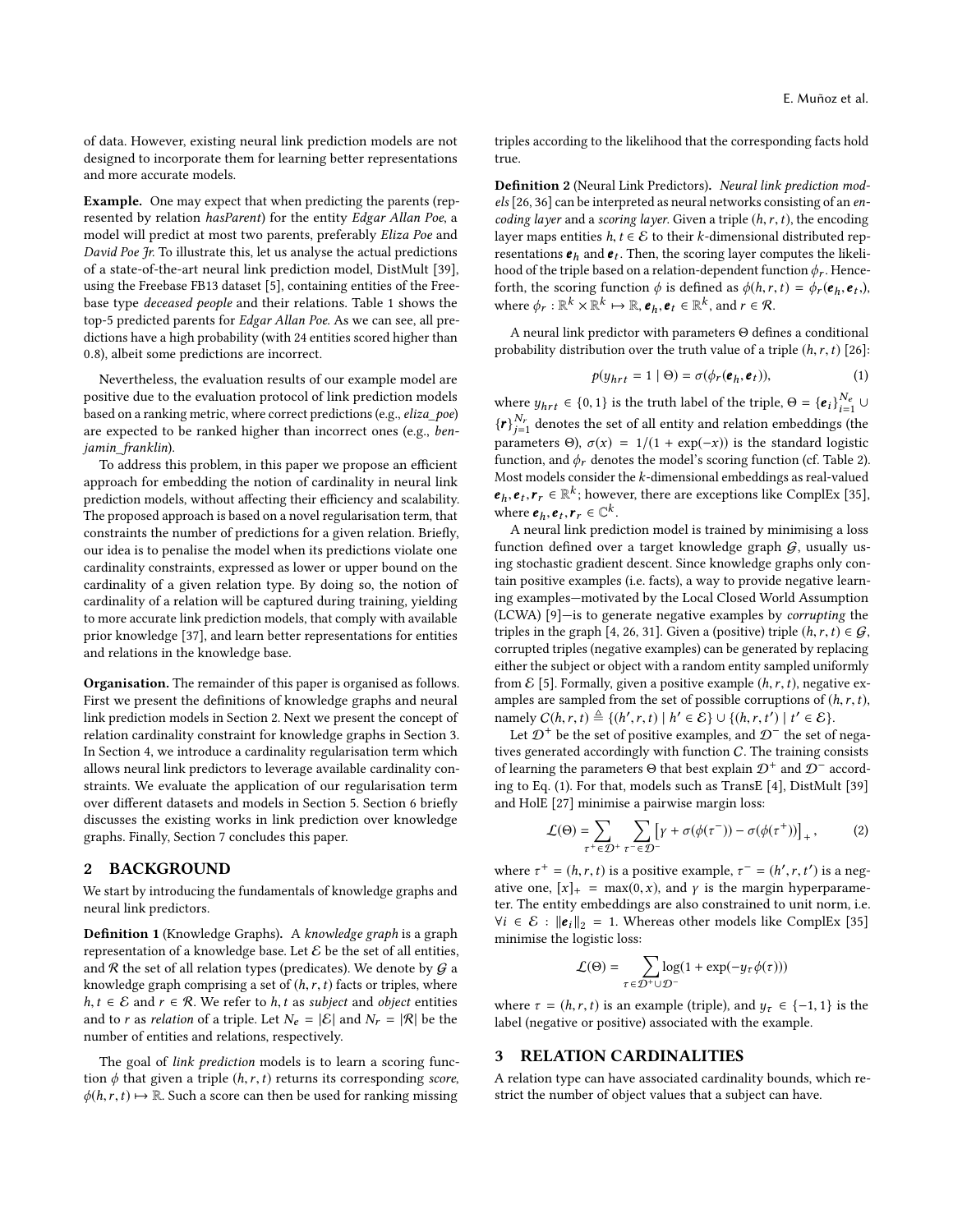<span id="page-2-1"></span>

| Model    | <b>Scoring Function</b>                                                                   | <b>Parameters</b>                                                                  |
|----------|-------------------------------------------------------------------------------------------|------------------------------------------------------------------------------------|
| ER-MLP   | $\mathbf{w}^T$ tanh $\left(\mathbf{W}^T[\mathbf{e}_h; \mathbf{e}_t; \mathbf{r}_r]\right)$ | $r_r \in \mathbb{R}^k, w \in \mathbb{R}^{k'}$<br>$W \in \mathbb{R}^{3k \times k'}$ |
| DistMult | $\langle e_h, r_r, e_t \rangle$                                                           | $\bm{r}_r \in \mathbb{R}^k$                                                        |
| ComplEx  | $\text{Re}(\langle \boldsymbol{e}_h, \boldsymbol{r}_r, \boldsymbol{\bar{e}}_t \rangle)$   | $r_r \in \mathbb{C}^k$                                                             |
|          |                                                                                           |                                                                                    |

Table 2: Scoring functions  $\phi_r(\mathbf{e}_h, \mathbf{e}_t)$  of three state-of-the-art knowledge graph embedding models.

**Definition 3** (Relation Cardinality Bound). Let  $\varphi_r = (\varphi_r^{\downarrow}, \varphi_r^{\uparrow})$  be a cardinality bound for the relation  $r \in \mathcal{R}$ , where  $\varphi_r^{\downarrow} \in \mathbb{N}$  denotes the *lower bound* and  $\varphi_r^{\uparrow} \in \mathbb{N} \cup \{\infty\}$  denotes the *upper bound* of the continuity of  $\varphi_r^{\uparrow} \in \mathbb{N} \cup \{\infty\}$  denotes the *upper bound* of the cardinality, s.t.  $0 \le \varphi_r^{\frac{1}{r}} \le \varphi_r^{\uparrow}$  [\[24\]](#page-7-14). A knowledge graph  $G$  satisfies a<br>cardinality bound  $\varphi_r$  with  $r \in \mathcal{R}$  iff cardinality bound  $\varphi_r$  with  $r \in \mathcal{R}$  iff

$$
\forall h \in \mathcal{E}, (\varphi_r^{\downarrow} \leq \text{count}(r, h) \leq \varphi_r^{\uparrow}),
$$

where *count*(*r*, *h*) is the number of triples with *h* as subject and *r* as relation [24] as relation [\[24\]](#page-7-14).

**Example.** Given a cardinality bound  $\varphi_{hasParent} = (0, 2)$ , encoding the constraint "a person should have at most two parents", we would like to ensure that the embeddings learned by a neural link predictor yield predictions for the hasParent relation within the boundaries. In other words, we want to have the sum of probabilities over all possible parent entities of Edgar Allan Poe precisely between zero and two. $1$  We express this constraint over the triple  $\tau = (edgar\_allan\_poe,hasParent, t)$  as:

<span id="page-2-3"></span>
$$
0 \le \sum_{t \in \mathcal{E}} p(y_{hrt} = 1 \mid \Theta) \le 2,\tag{3}
$$

where the conditional probabilities  $\forall t \in \mathcal{E}$  are given by the neural link prediction model link prediction model.

This term in Eq. [\(3\)](#page-2-3) expresses a supervision signal, not based on labelled data, that can be input to the training of neural link prediction models. It is worth to mention that such cardinality boundaries can be provided by experts, gathered from literature [\[23\]](#page-7-19), or extracted from knowledge bases [\[11,](#page-7-13) [24\]](#page-7-14).

## <span id="page-2-0"></span>4 REGULARISATION BASED ON CARDINALITY

In this section, we propose an approach to incorporate cardinality bounds in the training of neural link prediction models. Specifically, we propose to leverage the available cardinality bounds, expressed as in Eq. [\(3\)](#page-2-3), to define a regularisation term that encourages models to respect the available cardinality constraints.

Let  $\Phi = {\varphi_r = (\varphi_r^{\perp}, \varphi_r^{\uparrow})}_r \in \mathcal{R}$  be the set of cardinality constraints for each relation in a given knowledge graph G, where  $\varphi_r^{\downarrow}$  and  $\varphi_r^{\uparrow}$ <br>are the lower and upper bound for relation r respectively. are the lower and upper bound for relation r, respectively.

Given  $r \in \mathcal{R}$  and  $h \in \mathcal{E}$ , let  $\mathcal{A}_{hr}[\mathcal{E}] \triangleq \{(h, r, t) : \forall t \in \mathcal{E}\}\)$  be the set of all possible triples with relation  $r$  and subject  $h$ , where the object  $t$  was selected from  $\mathcal E$ . Following our toy example, assume

<span id="page-2-2"></span>

<span id="page-2-5"></span>

Figure 1: Regularisation term  $G_{hr}$  based on the bounds of a cardinality constraint  $\varphi_r = (\varphi_r^{\downarrow})$  $\frac{1}{\sqrt{2}}$ ↑ ).

that  $r$  denotes the relation has Parent, and  $h$  denotes the entity edgar\_allan\_poe. Hence, we can take the set of possible triples to define the following hard constraint on the conditional probability of the triples in  $\mathcal{A}_{hr}[\mathcal{E}].$ 

<span id="page-2-4"></span>
$$
\varphi_r^{\downarrow} \le \left( X_{hr}[\mathcal{E}] \triangleq \sum_{x_{hr}} p_{\Theta}(y_{hrt} = 1 \mid \Theta) \right) \le \varphi_r^{\uparrow}.
$$
 (4)

However, the inequality constraint in Eq. [\(4\)](#page-2-4) is impractical to incorporate directly in neural link predictors.

In this work, we propose a continuous relaxation of the constraint in Eq. [\(4\)](#page-2-4) to a soft constraint, by defining a continuous and differentiable loss function that penalises violations of such a constraint. Specifically, we define a function  $G_{hr}$  that is strictly positive if the cardinality constraint for a given entity  $h$  and relation  $r$  is violated, and zero otherwise. Given a cardinality constraint  $\varphi_r$ , the function  $G_{hr}[\mathcal{E}; \Phi]$  (or  $G_{hr}$  for simplicity) is defined as follows:

<span id="page-2-6"></span>
$$
G_{hr}[\mathcal{E}; \Phi] = \max(0, \varphi_r^{\downarrow} - X_{hr}[\mathcal{E}]) +
$$

$$
\max(0, X_{hr}[\mathcal{E}] - \varphi_r^{\uparrow}).
$$
 (5)

Figure [1](#page-2-5) shows the values of  $G_{hr}$  (Eq. [\(5\)](#page-2-6)) based on  $X_{hr}[\mathcal{E}]$  and ordinality bound  $\mathcal{E}$  = 6. Notice that for the general case where a cardinality bound  $\varphi_r \in \Phi$ . Notice that for the general case where the upper bound corresponds to  $\infty$  and lower bound to 0, the loss  $G_{hr}[\mathcal{E};\Phi]$  vanishes.

Therefore, we define a cardinality-regularised objective function, denoted by  $\mathcal{L}^C(\Theta)$ , for neural link prediction models:

<span id="page-2-7"></span>
$$
\mathcal{L}^C(\Theta) = \mathcal{L}(\Theta) + \lambda \sum_{\Phi} G_{hr}[\mathcal{E}; \Phi],
$$
 (6)

where  $\lambda \in \mathbb{R}_+$  weights the relative contribution of the regularisation<br>term, and  $f(\Theta)$  can be either the pairwise ranking loss or the term, and  $\mathcal{L}(\Theta)$  can be either the pairwise ranking loss or the logistic loss. The regularised loss Eq. [\(6\)](#page-2-7) can be minimised using stochastic gradient descent (SGD) [\[32\]](#page-7-20) in mini-batch mode, outlined in Algorithm [1.](#page-3-1)

Although our approach considers both upper and lower bounds, the latter cannot be meaningfully imposed in all cases. For instance, given a constraint  $\varphi_{spouse} = (1, 1)$ , the regularisation term  $G_{hr}[\mathcal{E};\Phi]$  can yield inconsistent results if the knowledge graph is incomplete, and does not contain the spouse link of every person. In such cases, a zero lower bound can be used to address the knowledge graph incompleteness.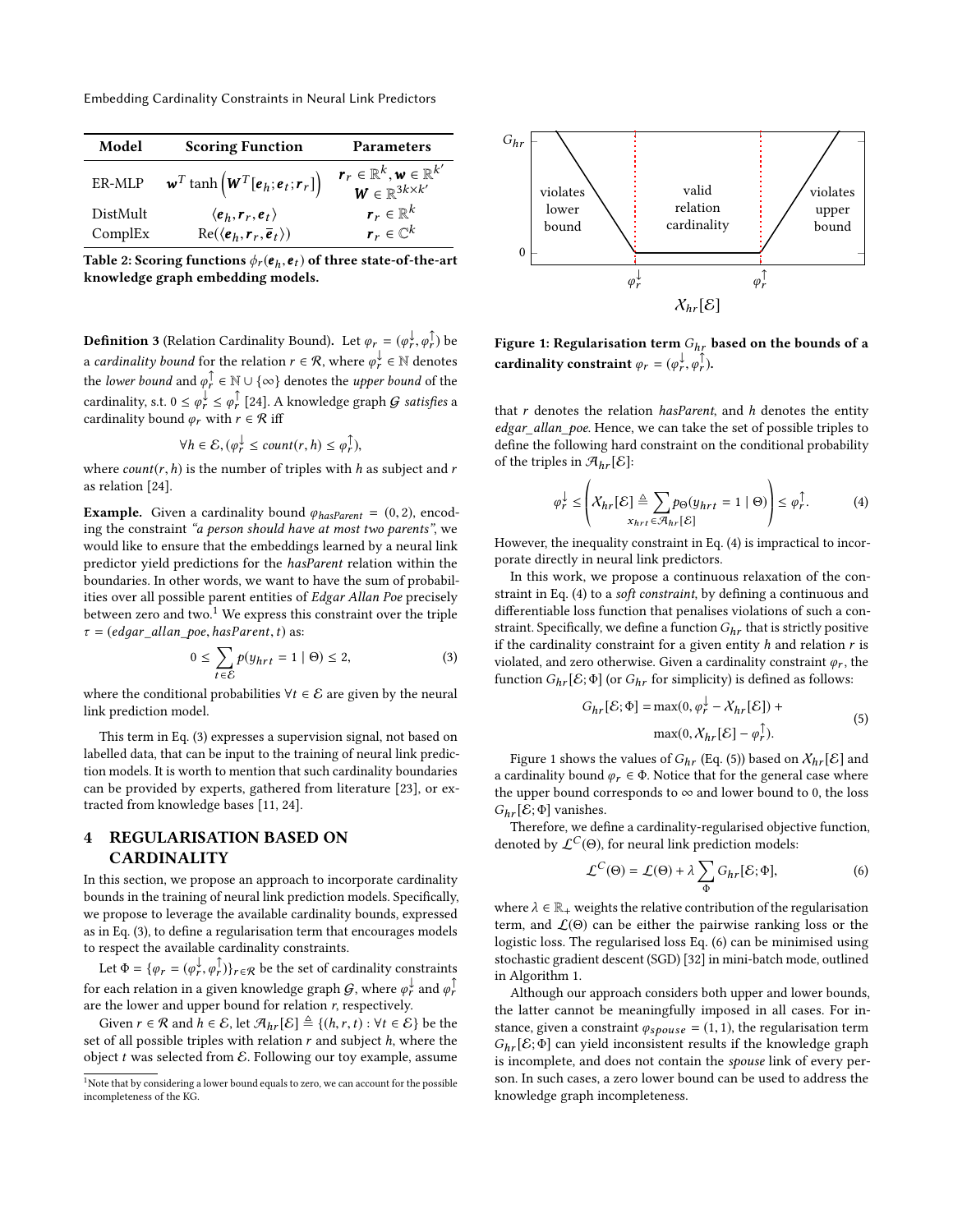<span id="page-3-1"></span>Algorithm 1 Learning the model parameters Θ via projected SGD

**Input:** Observed facts  $\mathcal{D}^+$ , epochs  $\tau$ , initial learning rate  $\eta \in \mathbb{R}$ Output: Optimal model parameters Θ (see [\[26\]](#page-7-5))

```
1: Initialise embeddings e and r[13]
  2: for i = 1, ..., \tau do<br>3: \rightarrow Build batch fo
  3: \triangleleft Suild batch for training<br>4: \mathcal{T} \leftarrow sample a batch from
                \mathcal{T} \leftarrow sample a batch from \mathcal{D}^+5: B^+ \leftarrow \emptyset, B^- \leftarrow \emptyset<br>
\begin{array}{ll} \text{for } \tau^+ = (b, r, t) \in \mathbb{R} \end{array}6: for \tau^+ = (h, r, t) \in \mathcal{T} do \tau^- \in C(h, r, t) \in \mathcal{S}am
   7: τ
                         \tau^- \in C(h, r, t) ⊲ Sample negative example
   8: B^+ \leftarrow \overline{B}^+ \cup \{\tau^+\}, \overline{B}^- \leftarrow \overline{B}^- \cup \{\tau^-\}9: end for
10: \triangleleft Compute the gradient of the loss function \angle<br>11: q_i \leftarrow \nabla \mathcal{L}(\Theta) using \mathcal{B}^+ and \mathcal{B}^-11: g_i \leftarrow \nabla \mathcal{L}(\Theta) using \mathcal{B}^+ and \mathcal{B}^-<br>12. A Model parameters undate via
12: \triangleleft Model parameters update via gradient descent<br>13: \Theta_i \leftarrow \Theta_{i-1} - n_i a_i13: \Theta_i \leftarrow \Theta_{i-1} - \eta_i g_i<br>14: \triangleleft \text{Projection step no}14: \triangleleft Projection step normalising all entity embeddings<br>15: \mathbf{e} \leftarrow \mathbf{e}/||\mathbf{e}||, \forall e \in \mathcal{E}e \leftarrow e / ||e||, \ \forall e \in \mathcal{E}16: end for
17: return Θ
```
Our approach is intuitive and easy to implement for any neural link prediction model. However, it is limited by the cost of com-puting the sum in Eq. [\(4\)](#page-2-4): the set  $\mathcal{A}_{hr}[\mathcal{E}]$  can easily grow in some KGs and become too expensive to obtain the sum of probabilities. In the following section, we propose to use sampling techniques to

#### 4.1 Lower Bound Estimation

We can sample a subset of all entities  $S \subseteq \mathcal{E}$  and obtain the following lower bound:

overcome this problem by approximating the sum of probabilities.

<span id="page-3-2"></span>
$$
\chi_{hr}[S] \le \chi_{hr}[\mathcal{E}].\tag{7}
$$

 $X_{hr}[S] \le X_{hr}[\mathcal{E}].$ <br>The tightness of the bound in Eq. [\(7\)](#page-3-2) is determined by the selection of the entities in  $S$ . In this work, we consider *uniform sampling*. More specifically, a random set of indices  $S \triangleq \{i_1, \ldots, i_S\}$  is taken uniformly, where  $i_s \in \{1, \ldots, C\}$ , and form the following lower bound:

$$
\sum_{x_{hrt} \in \mathcal{A}_{hr}[S]} p(y_{hrt} = 1 \mid \Theta) \le \chi_{hr}[\mathcal{E}],
$$

where the sum is over all elements in  $S$  with no repetitions.

#### 4.2 Sum Estimation

Instead of defining a lower bound to  $\mathcal{X}_{hr}[\mathcal{E}]$  , we can also approximate  $X_{hr}[\mathcal{E}]$  directly by sampling. Let us consider a sum over a large collection of elements  $Z \triangleq \sum_{c} z_c$ . We consider two stan-<br>dard methods for approximating sums via Monte Carlo estimates dard methods for approximating sums via Monte Carlo estimates, namely Importance Sampling (IS) and Bernoulli Sampling [\[6\]](#page-7-22).

**Importance Sampling.** Based on the identity  $Z = \sum_{c} \frac{q(c)z_c}{q(c)}$ of indices  $S = \{i_1, \ldots, i_S\}$  is selected from a distribution q, where  $i \in \{1, \ldots, i_S\}$  and vielding the following approximation.  $\frac{q(c)z_c}{q(c)}$ , a set<br>n *a* where  $i_s \in \{1, \ldots, C\}$ , and yielding the following approximation:

$$
Z \approx \frac{1}{S} \sum_{s \in S} \frac{z_s}{q(s)},
$$

where  $q(s)$  defines the probability of sampling s from  $S$ .

Bernoulli Sampling. An alternative to IS is Bernoulli Sampling (BS), considering the following identity:

$$
Z = \sum_{c} z_c = \mathbb{E}_{\mathbf{s} \sim \mathbf{b}} \left( \sum_{c} \frac{s_c}{b_c} z_c \right),
$$

where each independent Bernoulli variable  $s_c \in \{0,1\}$  denotes<br>whether z, will be sampled or not and  $p(s-1) = h$  is the probawhether  $z_c$  will be sampled or not, and  $p(s_c = 1) = b_c$  is the probability of sampling  $z_c$ . This leads to the following approximation:

$$
Z \approx \sum_{c:s_c=1} \frac{z_c}{b_c},
$$

where the sum is computed over the components with non-zero elements in the vector s. Note that, when calculating an approximation to Z, IS relies on sampling with replacement, while BS relies on sampling without replacement.

By using our regularisation term with sampling, we add a time complexity  $O(cd)$ , where c is the total number of (sampled) triples when computing the regularisation term, and d the number of triples per batch. Since c can be smaller than the number of triples in a batch, we ensure that the time complexity of neural link predictors is not sensibly affected during training, and not affected at all at test time. The proposed method does not increase the space complexity of the models, since the proposed regulariser does not change the number of model parameters.

#### <span id="page-3-0"></span>5 EVALUATION

In this section, we investigate the benefits of cardinality regularisation for the state-of-the-art neural link prediction models. We compare the performance of original and regularised losses in the link prediction task across different benchmark datasets, which are partitioned into train, validation and test set of triples (cf. Table [3\)](#page-4-0).

#### 5.1 Evaluation Protocol

The link prediction task consists of predicting a missing entity h or t when given a pair  $(r, t)$  or  $(h, r)$ , respectively. During testing, for each test triple  $(h, r, t)$ , we replace the subject or object entity with all entities in the knowledge graph as corruptions [\[4\]](#page-7-6). The evaluation then ranks the entities in descending order w.r.t. the scores calculated by a scoring function and gets the rank of the correct entity  $h$  or  $t$ . We report results based on the ranks assigned to correct entities measured using mean reciprocal rank (MRR) and Hits@n with  $n \in \{1, 3, 5, 10\}$ . During the ranking process<br>some positive test triples could be ranked after another true triples some positive test triples could be ranked after another true triples, which should not be considered a mistake. Therefore, the above metrics have two settings: raw and filtered [\[4\]](#page-7-6). In the filtered setting, metrics are computed after removing all true triples appearing in train, validation, or test sets from the ranking, whereas in the raw setting they are not removed.

#### 5.2 Datasets

Three widely used datasets for evaluating link prediction models are WordNet [\[19\]](#page-7-23), Freebase [\[2\]](#page-6-0), and YAGO [\[18\]](#page-7-24). In this work, we

<span id="page-3-3"></span><sup>&</sup>lt;sup>2</sup>For MRR and Hits@n, the higher the better.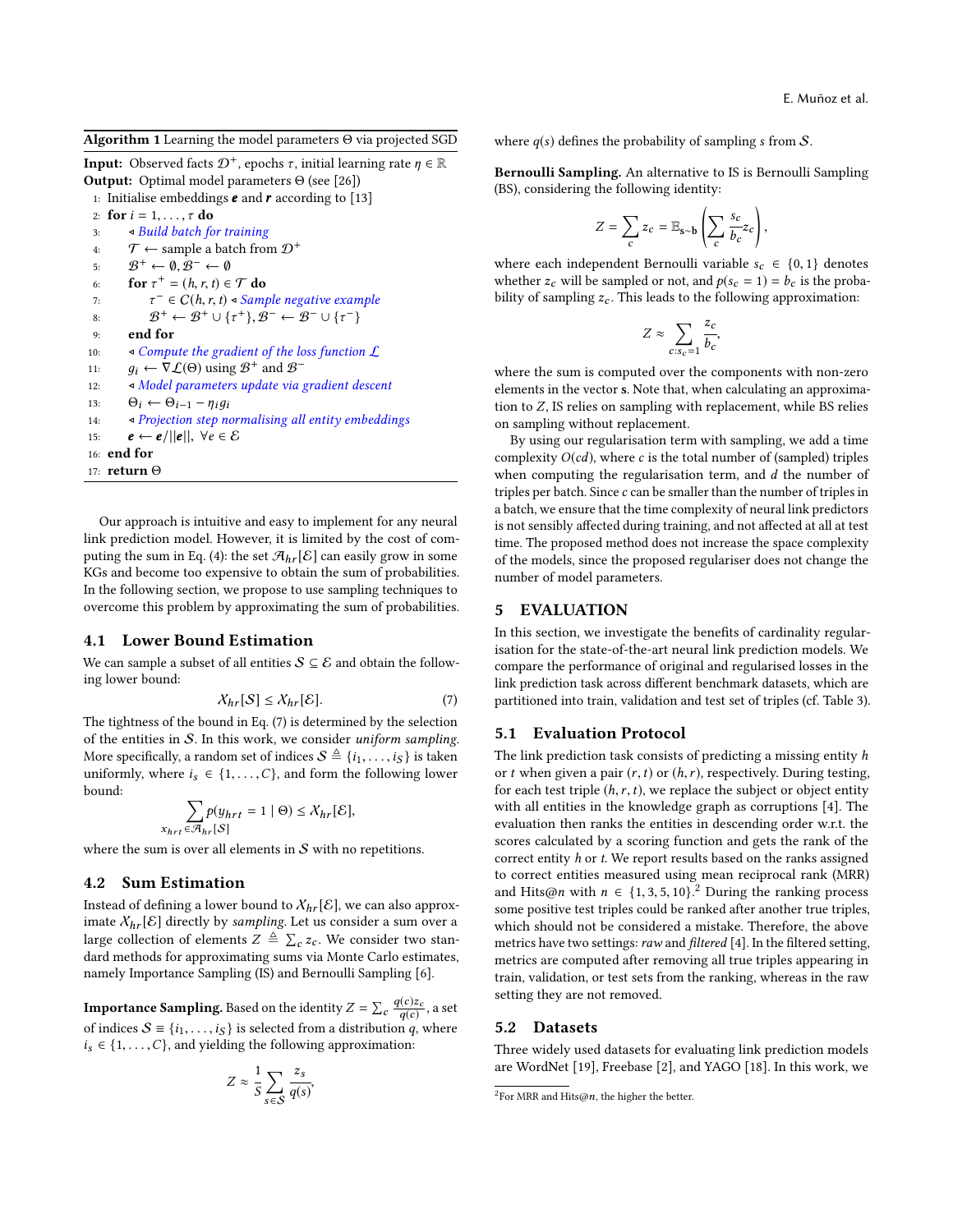<span id="page-4-0"></span>

| Dataset          | $N_r$ | $N_e$   | train     | validation | test  |
|------------------|-------|---------|-----------|------------|-------|
| FB <sub>13</sub> | 13    | 81.065  | 350,517   | 5.000      | 5,000 |
| <b>WN18</b>      | 18    | 40.943  | 14.1442   | 5,000      | 5.000 |
| WN18RR           | 11    | 40.943  | 86,835    | 3,034      | 3,134 |
| YAGO3-10         | 37    | 123.182 | 1,079,040 | 5,000      | 5,000 |

|  |  | Table 3: Statistics for each of the datasets. |  |  |  |  |  |
|--|--|-----------------------------------------------|--|--|--|--|--|
|--|--|-----------------------------------------------|--|--|--|--|--|

<span id="page-4-2"></span>

| /people/person/place of birth | (0, 2)   |
|-------------------------------|----------|
| /people/person/parents        | (0, 2)   |
| /people/person/gender         | (1, 1)   |
| $_{\perp}$ hyponym            | (0, 380) |
| has part                      | (0, 73)  |
| $_{\perp}$ hypernym           | (0, 4)   |
| livesIn                       | (0, 12)  |
| hasGender                     | (0, 1)   |
| hasChild                      | (0, 19)  |

Table 4: Cardinality constraints extracted from FB13, WN18 (WN18RR) and YAGO3-10.

use four benchmark datasets generated from them: FB13, WN18, WN18RR and YAGO3-10.

The FB13 dataset [\[5\]](#page-7-3) is a subset of Freebase containing 13 relation types and entities of type deceased\_people, where entities appear in at least 4 relations and relation types at least 5,000 times. [3](#page-4-1) We also use two datasets derived from WordNet, namely, WN18 and WN18RR. These datasets contain hyponym, hypernym, and other lexical relations of English concepts and words. It is known that WN18 contains ca. 72% of redundant and inverse relations, which were removed in the WN18RR dataset [\[7\]](#page-7-25). YAGO3-10 consists of entities in YAGO3 (mostly of the people type) linked with at least 10 relations, such as citizenship, gender and profession. FB13, WN18RR, and YAGO3-10 datasets were shown to have no redundant or trivial triples [\[7\]](#page-7-25). In Table [3](#page-4-0) we summarise the characteristics of each of the datasets.

We mine the relation cardinality constraints from the training set of each dataset, following the algorithm proposed by Muñoz and Nickles [\[24\]](#page-7-14) using the normalisation option but without filtering outliers. Table [4](#page-4-2) gives examples of the cardinality constraints mined from each dataset.

#### 5.3 Results

For our experiments, we re-implemented three models using the TensorFlow framework [\[1\]](#page-6-4), namely, ER-MLP [\[9\]](#page-7-4), DistMult [\[39\]](#page-7-2) and ComplEx [\[35\]](#page-7-8) (which was recently proven to be equivalent to HolE [\[16\]](#page-7-26)). We compare the performance over the four benchmark datasets of each model as originally stated by their authors and with the cardinality regularisation term (cf. Eq. [\(6\)](#page-2-7)).

As recommended by [\[35\]](#page-7-8), we minimise the logistic loss to train each model by using SGD, and AdaGrad [\[10\]](#page-7-28) to adaptively select the learning rate, initialised as  $\eta_0 = 0.1$ . For each model and dataset, we selected hyperparameters maximising filtered Hits@10 on the validation set using an exhaustive grid search.

The evaluation of our approach is three-fold: (i) we measure the effects of the regulariser in the link prediction task; (ii) we measure the effects of the different sampling techniques; and (iii) we measure the violations to the cardinality constraints before and after regularisation. To reduce the search space, during the grid search in (i) we fix the sampling technique to uniform. In (ii), we use the best model identified in (i) to study the effect of different sampling techniques, whilst in (iii) we use the overall best model per dataset.

Link Prediction. We train each model for 1,000 epochs with a minibatches approach over the training set of each dataset, generating two negative examples per positive triple in each batch. We set  $\lambda = 0$  to obtain the performance results of original models (without regularisation), and use uniform sampling with sizes  $\mu \in \{10, 100\}$ ,  $\omega \in \{10, 100, 1000\}$  of subjects and objects.<sup>[4](#page-4-3)</sup>

Tables [5](#page-5-0) and [6](#page-5-1) show the link prediction results, confirming that in general our cardinality-based regularisation term helps to improve (or at least maintain) the performance of the original ER-MLP, DistMult and ComplEx models across all datasets. The only exception we observed is ComplEx over YAGO3-10, where the model without the regularisation term reaches better Hits@10 and MRR. We believe that a reason for this is that constraining a lower bound on the sum of probabilities may not be the best technique to use when the number of entities is very large. In our experiments we also compare two alternative approaches, namely estimating the sum of probabilities via IS and BS.

ER-MLP and DistMult models benefit the most across all datasets with improvements of up to 36% in MRR. ComplEx shows to be the overall best performing model outperforming ER-MLP (up to 20x in WN18RR) and DistMult in every dataset and evaluation metric. Still, ComplEx benefits from the regularisation term in most of the datasets. Although we did not perform a thorough search of the hyperparameters space to reach state-of-the-art performance, the results prove the advantages of our approach.

Sampling techniques. To approximate the sum of probabilities we test both Importance Sampling and Bernoulli Sampling, and consider hyperparameters  $\mu \in \{10, 50, 100\}$  and  $\omega \in \{10, 50, 100,$ <sup>500</sup>, <sup>1000</sup>}. Starting from the best ComplEx models learned above, we tune the sampling technique for each of the datasets.

Results are shown in Table [7.](#page-5-2) In general, all sampling techniques work well and there is no one-size-fits-all solution: it depends on the dataset. (Information about properties of the data that benefit one of the samplings can be used, and custom sampling is also supported.) YAGO3-10 shows the biggest improvement of 6% in MRR using BS compared with the results in Table [6.](#page-5-1) This improvement might be correlated to the advantage of BS to handle the large number of entities in YAGO3-10. For FB13, WN18, and WN18RR we see smaller improvements in MRR and Hits@10 compared to the

<span id="page-4-1"></span><sup>&</sup>lt;sup>3</sup>We use the corrected version by [\[33\]](#page-7-27) that contains only positive samples.

<span id="page-4-3"></span><sup>&</sup>lt;sup>4</sup>We identified via independent experiments that larger values for  $\mu$  do not yield performance improvements.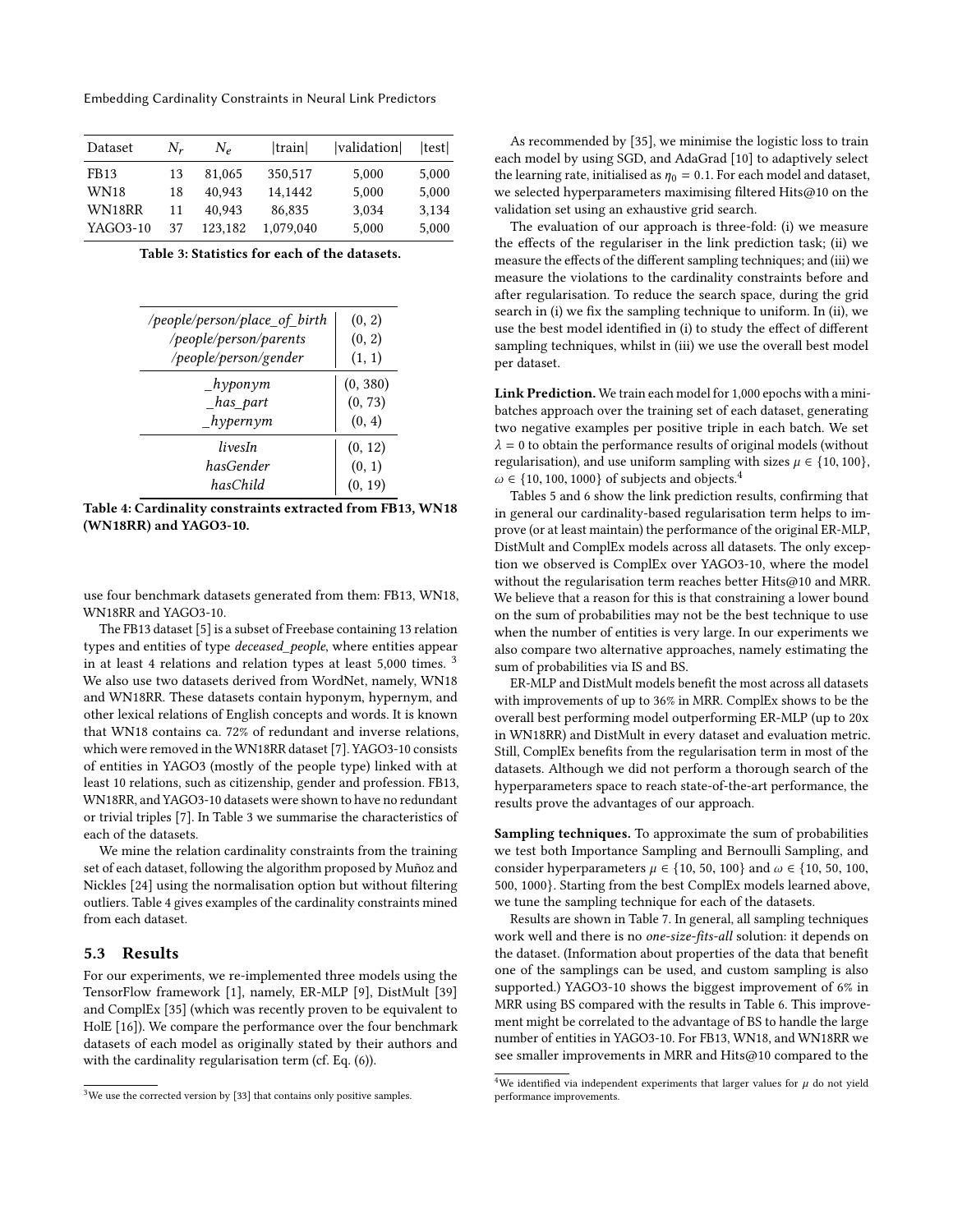<span id="page-5-0"></span>

|              | <b>FB13</b> |        |       |       |            | <b>WN18</b> |        |       |       |            |       |       | WN18RR |       |            |
|--------------|-------------|--------|-------|-------|------------|-------------|--------|-------|-------|------------|-------|-------|--------|-------|------------|
|              |             | Hits@n |       |       | <b>MRR</b> |             | Hits@n |       |       | <b>MRR</b> |       |       | Hits@n |       | <b>MRR</b> |
| Method       |             |        |       | 10    |            |             | 3      |       | 10    |            |       |       |        | 10    |            |
| ER-MLP       | 4.40        | 7.55   | 9.14  | 11.82 | 6.94       | 21.64       | 37.30  | 44.94 | 56.52 | 33.02      | 1.84  | 3.29  | 4.10   | 5.31  | 3.10       |
| $ER-MLPC$    | 5.13        | 8.36   | 10.29 | 12.75 | 7.78       | 32.01       | 51.54  | 60.54 | 70.85 | 45.01      | 2.22  | 4.29  | 5.42   | 7.31  | 3.98       |
| DistMult     | 18.07       | 29.29  | 32.94 | 37.01 | 24.92      | 64.46       | 87.47  | 90.66 | 93.49 | 76.62      | 38.93 | 43.49 | 45.93  | 49.63 | 42.46      |
| $DistMult^C$ | 18.10       | 29.45  | 33.07 | 37.02 | 25.00      | 65.01       | 87.53  | 90.71 | 93.44 | 76.93      | 39.10 | 44.13 | 46.30  | 49.81 | 42.84      |
| ComplEx      | 25.08       | 31.64  | 34.00 | 36.90 | 29.41      | 88.33       | 93.05  | 94.14 | 95.07 | 90.96      | 40.87 | 46.25 | 48.55  | 51.15 | 44.52      |
| $Complex^C$  | 24.89       | 31.78  | 34.10 | 37.16 | 29.36      | 88.66       | 93.27  | 94.21 | 95.21 | 91.20      | 41.10 | 46.06 | 48.13  | 51.09 | 44.57      |

Table 5: Link prediction results (Hits@n and Mean Reciprocal Rank, filtered setting) on FB13, WN18 and WN18RR. In bold the best results comparing both original and cardinality loss, and highlighted is the best value per evaluation metric across all models.

<span id="page-5-1"></span>

|              | YAGO3-10 |       |        |       |       |  |  |  |
|--------------|----------|-------|--------|-------|-------|--|--|--|
|              |          |       | Hits@n |       | MRR   |  |  |  |
| Method       | 1        | 3     | 5      | 10    |       |  |  |  |
| ER-MLP       | 2.22     | 6.09  | 9.59   | 16.01 | 6.83  |  |  |  |
| $ER-MLPC$    | 2.33     | 6.16  | 9.65   | 16.54 | 6.95  |  |  |  |
| DistMult     | 6.75     | 14.33 | 18.86  | 26.51 | 13.33 |  |  |  |
| $DistMult^C$ | 7.03     | 14.53 | 19.12  | 26.66 | 13.59 |  |  |  |
| ComplEx      | 7.12     | 15.61 | 20.76  | 29.11 | 14.33 |  |  |  |
| $Complex^C$  | 7.56     | 15.10 | 20.30  | 29.01 | 14.47 |  |  |  |

Table 6: Link prediction results (Hits@n and Mean Reciprocal Rank, filtered setting) on YAGO3-10. In bold the best results comparing both original and cardinality loss, and highlighted is the best value per evaluation metric across all models

<span id="page-5-2"></span>

|                |            |       | MRR   |       |       |       |
|----------------|------------|-------|-------|-------|-------|-------|
| <b>Dataset</b> | Sampling   | 1     | 3     | 5     | 10    |       |
|                | Uniform    | 25.84 | 31.85 | 34.19 | 37.26 | 29.89 |
| FB13           | Importance | 25.17 | 31.36 | 34.36 | 36.18 | 29.18 |
|                | Bernoulli  | 25.92 | 31.86 | 34.11 | 37.18 | 29.97 |
|                | Uniform    | 88.98 | 93.66 | 94.84 | 95.98 | 92.12 |
| <b>WN18</b>    | Importance | 88.97 | 93.64 | 94.73 | 96.08 | 91.10 |
|                | Bernoulli  | 89.05 | 93.57 | 94.67 | 95.94 | 91.09 |
|                | Uniform    | 41.27 | 46.57 | 48.58 | 51.51 | 44.87 |
| WN18RR         | Importance | 41.09 | 46.68 | 48.81 | 51.50 | 44.78 |
|                | Bernoulli  | 41.54 | 46.79 | 48.68 | 51.42 | 45.04 |
|                | Uniform    | 8.32  | 15.52 | 20.92 | 29.29 | 15.30 |
| YAGO3-10       | Importance | 8.23  | 15.71 | 20.70 | 29.49 | 15.28 |
|                | Bernoulli  | 8.48  | 15.74 | 20.82 | 29.50 | 15.42 |

Table 7: Link prediction results (Hits@n and Mean Reciprocal Rank, filtered setting) for the best ComplEx model using different sampling techniques.

results in Table [5.](#page-5-0) Differences in results for uniform sampling compared to the results in Table [5](#page-5-0) are also attributed to the expanded hyperparameters space with more sampling sizes than previously.

<span id="page-5-3"></span>

| <b>Triple</b>                      | Probability |
|------------------------------------|-------------|
| (edgar, has Parent, eliza poe)     | 0.861       |
| (edgar, hasParent, maria_poe)      | 0.854       |
| $(edgar, hasParent, david poe_jr)$ | 0.815       |
|                                    | .           |

Table 8: Predictions with probability  $> 0.8$  for  $(edaar, allan, hoe, haoParent, 2)$ , by DistMult when impos (edgar\_allan\_poe, hasParent, ?) by DistMult when imposing the cardinality regulariser.

Cardinality Violations in KGs. We have shown that our regulariser is beneficial for the link prediction task, but, more importantly, the predictions that violate the cardinality constraints are significantly reduced. Figure [2](#page-6-5) shows the changes on the distribution of  $X_{hr}[\mathcal{E}]$  in four relation cases for ER-MLP in YAGO3-10-one of the most benefited settings. Figures [2\(a\),](#page-6-6) [2\(c\)](#page-6-7) and [2\(d\)](#page-6-8) illustrate positive impacts of the regularisation. We observed that the regulariser decreases the median and long-tail distribution above the third quartile for (almost) every relation, making predictions more accurate. For example, in relation *imports* ( $\varphi = (0, 6)$ ) the mean of  $X_{hr}[\mathcal{E}]$  is reduced by 78%, meaning less violations. Conversely, the biggest negative impact was in relation hasWebsite ( $\varphi = (0, 2)$ , Fig. [2\(b\)\)](#page-6-9), where violations were increased by 65%. Both constraint are equally restrictive over the number of objects but they differ on their range. For the former, the objects are entities with links to other entities, while in the latter objects are literals (URLs) with no further links. The prediction of literals is a known problem for neural link predictors as there are not many links to other entities [\[12\]](#page-7-29).

Following the DistMult example using the constraint  $\varphi_{hasParent} =$ (0, <sup>2</sup>), Table [8](#page-5-3) shows the predictions for parents of Edgar Allan Poe. There are less predictions with high probability and a correct, but previously missing, entity David Poe Jr. is now scored with a high probability proving the effectiveness of regularisation.

We did not note any major difference in results between tight and loose cardinality bounds, or between constraints for relations with few and many instances. Finally, Fig. [3](#page-6-10) shows the effects of using different regularisation weights  $\lambda \in \{0, 0.0001, 0.001, 0.01,$ 0.1, 1.0} over the values of average mean of  $\chi_{hr}[\mathcal{E}]$  and Hits@10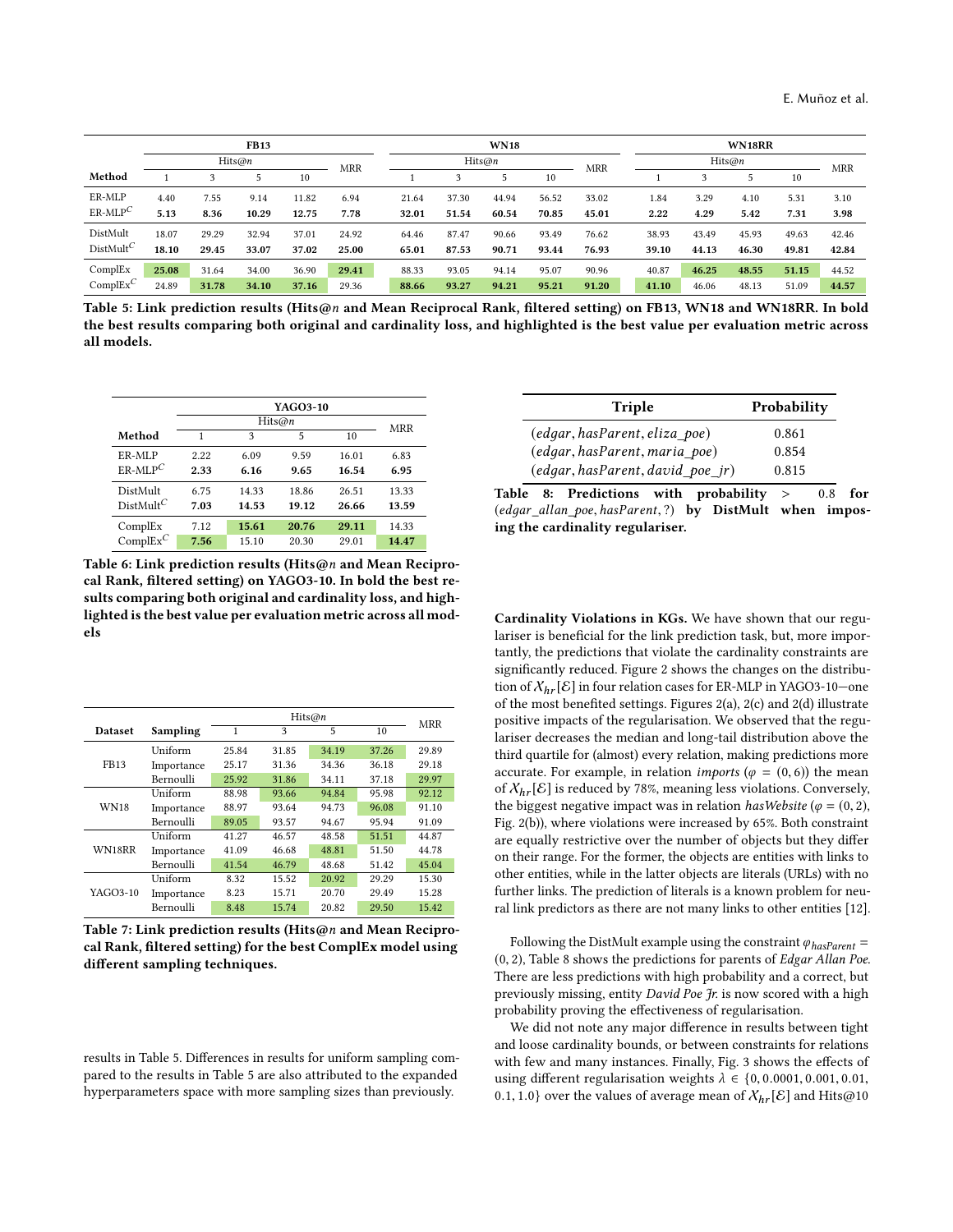<span id="page-6-7"></span><span id="page-6-6"></span><span id="page-6-5"></span>

<span id="page-6-8"></span>Figure 2: Changes in the distribution of  $\chi_{hr}[\mathcal{E}]$  without (left, in blue) and with (right, in orange) regularisation using ER-MLP in YAGO3-10. Horizontal lines correspond to quartiles.

<span id="page-6-10"></span>



across relations in WN18RR. As  $\lambda$  grows, Hits@10 suffers small changes and the average mean of  $X_{hr}[\mathcal{E}]$  decreases. This shows that the regularisation term does not affect negatively Hits@10 (a common evaluation metric) and helps to decrease the number of violations to the cardinality constraints.

#### <span id="page-6-2"></span>6 RELATED WORK

Early works in neural link prediction (e.g., TransE [\[4\]](#page-7-6), RESCAL [\[28\]](#page-7-30), DistMult [\[39\]](#page-7-2)) learn the representations of all entities and relations in the knowledge base by fitting simple scoring functions on the triples in the knowledge graph.

Recently, research focused on either (i) generating more elaborated scoring functions that better capture the nature of each of the relations, or (ii) improving existing models with background knowledge [\[36\]](#page-7-12). The former includes HolE [\[27\]](#page-7-18), where the scoring function is inspired by cognitive models of associative memory; ComplEx [\[35\]](#page-7-8) that uses complex-valued embeddings to model asymmetric relations; and ConvE [\[7\]](#page-7-25) that builds a multi-layer convolutional network. The latter is characterised by the incorporation of additional information such as entity types, relation paths, and logical rules. We refer the readers to [\[26,](#page-7-5) [36\]](#page-7-12) for a deeper review of neural link predictors.

<span id="page-6-9"></span>Our work aligns with the second category that focuses on adding background knowledge. Almost every paper incorporating background knowledge agree that such prior knowledge improves link prediction models [\[8,](#page-7-7) [14,](#page-7-31) [15,](#page-7-32) [20–](#page-7-33)[22\]](#page-7-34). However, none of them has considered integrity constraints such as cardinality.

[Muñoz and Nickles](#page-7-14) mine cardinality constraints from knowledge graphs, and suggest their use to improve the accuracy of link prediction models.

In a similar vein, [Galárraga et al.](#page-7-13) use fine-grain cardinality information to prune 'unnecessary' predictions. However, this is done only after the predictions are generated. In [\[40\]](#page-7-35), a single cardinality bound (one-to-one, one-to-many or many-to-many) is imposed in link prediction over single-relational graphs (such as organisational charts), which differs from the multi-relational nature of knowledge graphs.

## <span id="page-6-3"></span>7 CONCLUSIONS

In this paper, we presented a cardinality-based regularisation term for neural link prediction models. The regulariser incorporates background knowledge in the form of relation cardinality constraints that hitherto have been ignored by neural link predictors.

The incorporation of this regularisation term in the loss function significantly reduces the number of violations produced by models at prediction time, enforcing the number of predicted triples with high probability for each relation to satisfy cardinality bounds.

Experimental results show that the regulariser consistently improves the quality of the knowledge graph embeddings, without affecting the efficiency or scalability of the learning algorithms.

#### ACKNOWLEDGMENTS

This work was partially supported by the TOMOE project funded by Fujitsu Laboratories Ltd., Japan and Insight Centre for Data Analytics at National University of Ireland Galway (supported by the Science Foundation Ireland (SFI) under Grant Number SFI/12/RC/2289).

#### **REFERENCES**

- <span id="page-6-4"></span>[1] Martín Abadi, Paul Barham, Jianmin Chen, Zhifeng Chen, Andy Davis, Jeffrey Dean, Matthieu Devin, Sanjay Ghemawat, Geoffrey Irving, Michael Isard, Manjunath Kudlur, Josh Levenberg, Rajat Monga, Sherry Moore, Derek Gordon Murray, Benoit Steiner, Paul A. Tucker, Vijay Vasudevan, Pete Warden, Martin Wicke, Yuan Yu, and Xiaoqiang Zheng. 2016. TensorFlow: A System for Large-Scale Machine Learning. In OSDI. USENIX Association, 265–283.
- <span id="page-6-0"></span>[2] Kurt D. Bollacker, Robert P. Cook, and Patrick Tufts. 2007. Freebase: A Shared Database of Structured General Human Knowledge. In AAAI. AAAI Press, 1962– 1963.
- <span id="page-6-1"></span>[3] Antoine Bordes, Xavier Glorot, Jason Weston, and Yoshua Bengio. 2014. A semantic matching energy function for learning with multi-relational data - Application to word-sense disambiguation. Machine Learning 94, 2 (2014), 233– 259.